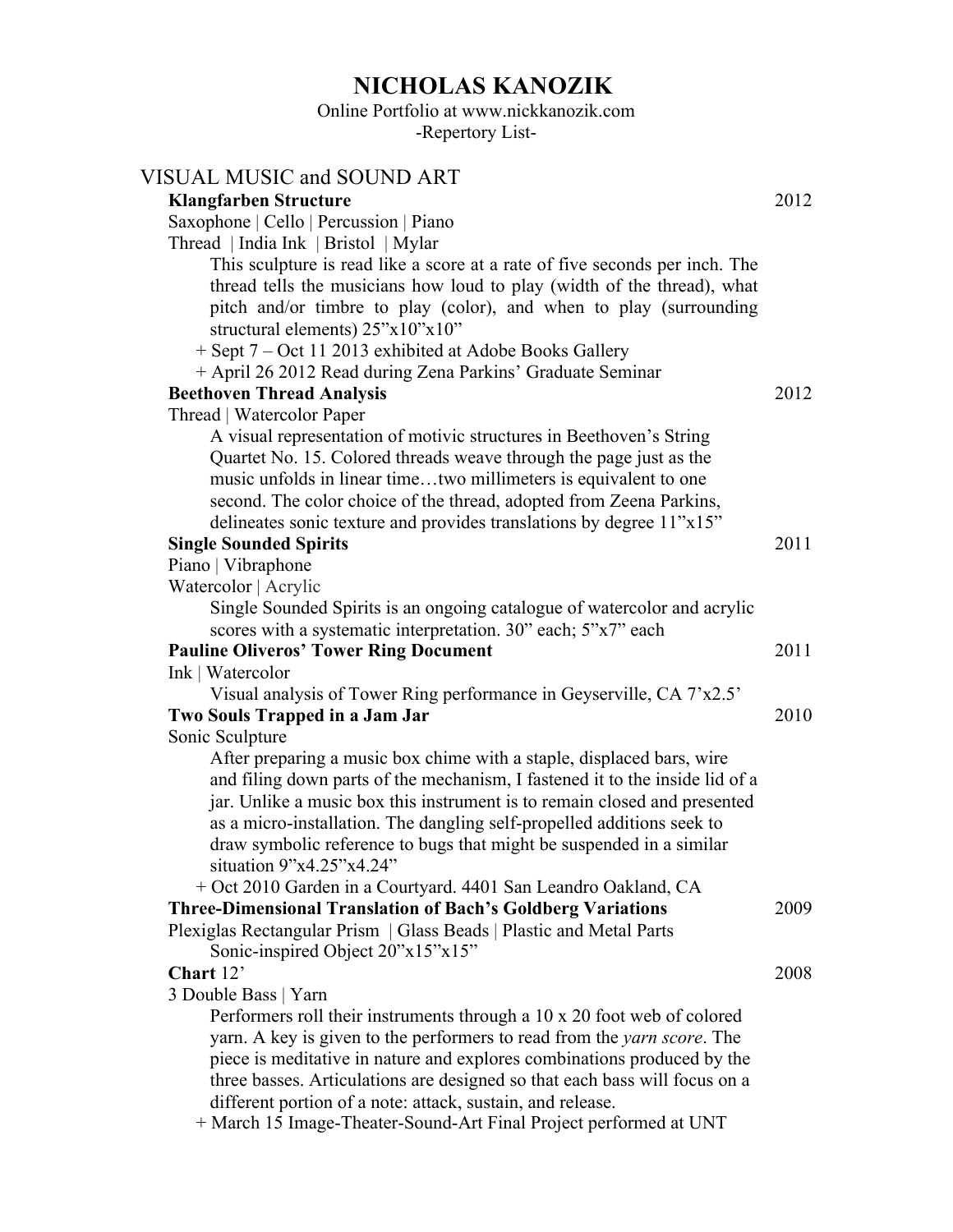| SONICALLY MINDED BOOKS™<br><b>Covenants Not to Compete VL I-III</b>                                                                                                                                                                                                                                                                                                                                                                                                                                                                                          | 2013 |
|--------------------------------------------------------------------------------------------------------------------------------------------------------------------------------------------------------------------------------------------------------------------------------------------------------------------------------------------------------------------------------------------------------------------------------------------------------------------------------------------------------------------------------------------------------------|------|
| Synthesizer books<br>Three volumes were sculpted into interactive art objects by embedding<br>prepared music chimes, contact microphones, as well as synthesizers built<br>by Taurin Barerra. This work elicits a pact with visual and sonic artforms<br>in a way similar to the text's function in law: a covenant not to compete.<br>+ Oct 5 – 6 2013 exhibited at CEMIcircles Festival in Denton, TX<br>+ Sept 7 – Oct 11 2013 exhibited at Adobe Books Gallery San Francisco<br>+ April 2013 2013 exhibited at Artifactual Modulations Event Oakland, CA |      |
| <b>Sonically Minded Books Manifesto</b>                                                                                                                                                                                                                                                                                                                                                                                                                                                                                                                      | 2013 |
| 50 numbered and signed broadsides on Bristol 17"x13"<br>150 numbered and signed broadsides on orchestral paper 22"x13"<br><b>Meet Your Genius</b>                                                                                                                                                                                                                                                                                                                                                                                                            | 2013 |
| 50 numbered and signed broadsides 22"x4.5"<br>15 hand-made books in a limited edition 3"x2.3"                                                                                                                                                                                                                                                                                                                                                                                                                                                                | 2012 |
| <b>Rondo: The Melancholic</b><br>Hand crafted artist book with embedded contact microphone<br>Watercolor and India ink on papyrus/140lb. watercolor paper/tracing                                                                                                                                                                                                                                                                                                                                                                                            |      |
| paper 5.75"x4.4"<br><b>Through-Composed: The Choleric</b>                                                                                                                                                                                                                                                                                                                                                                                                                                                                                                    | 2012 |
| Hand crafted artist book with embedded contact microphone<br>Sewn in 56 signatures with paper and paper-like materials: photo paper/<br>museum board / light gel / tracing paper / transparency paper / aluminum<br>foil / watercolor paper of various weights / ceramic tile (back) / upholstery<br>$(cover)$ 4.5"x4.5"                                                                                                                                                                                                                                     |      |
| <b>Collaboration: The Phlegmatic</b>                                                                                                                                                                                                                                                                                                                                                                                                                                                                                                                         | 2012 |
| <b>Synthesizer Book</b><br>Circuitry provided by Nick Wang                                                                                                                                                                                                                                                                                                                                                                                                                                                                                                   |      |
| THEATRICAL                                                                                                                                                                                                                                                                                                                                                                                                                                                                                                                                                   |      |
| The Language of Jars is an environment that synchronizes the movement of boxes<br>and jars with sonic gestures. Each iteration centers around a conductor which, through<br>a combination of improvisation and object-to-sound schematics, establishes<br>inseparable visual and sonic material to bring the objects to life while enticing the<br>curiosity of an audience.                                                                                                                                                                                 |      |
| I. Reichlich (Master's Thesis) Act I 8'                                                                                                                                                                                                                                                                                                                                                                                                                                                                                                                      | 2012 |
| 2 Celli 12 Double Rass 2 Percussionists 2 Conductors Organ                                                                                                                                                                                                                                                                                                                                                                                                                                                                                                   |      |

| 3 Celli   2 Double Bass   3 Percussionists   3 Conductors   Organ   |      |
|---------------------------------------------------------------------|------|
| Violin   Piano   Zither   Narrator   8 Jars   5 Boxes               |      |
| + March 15 2012 Signal Flow Festival, Mills College Chapel          |      |
| II. The Teller 11'                                                  | 2013 |
| Saxophone   Violin   Drum Set   Conductor   7 Boxes                 |      |
| + Oct 27 2013 Klangfarbenatrix, Berkeley Arts Festival Berkeley, CA |      |
| III. The Mimic 12'                                                  | 2013 |
| Conductor   Percussion   5 Boxes                                    |      |
| + Nov 2 2013 Klangfarbenatrix, The Lightbulb Garden Oakland, CA     |      |
|                                                                     |      |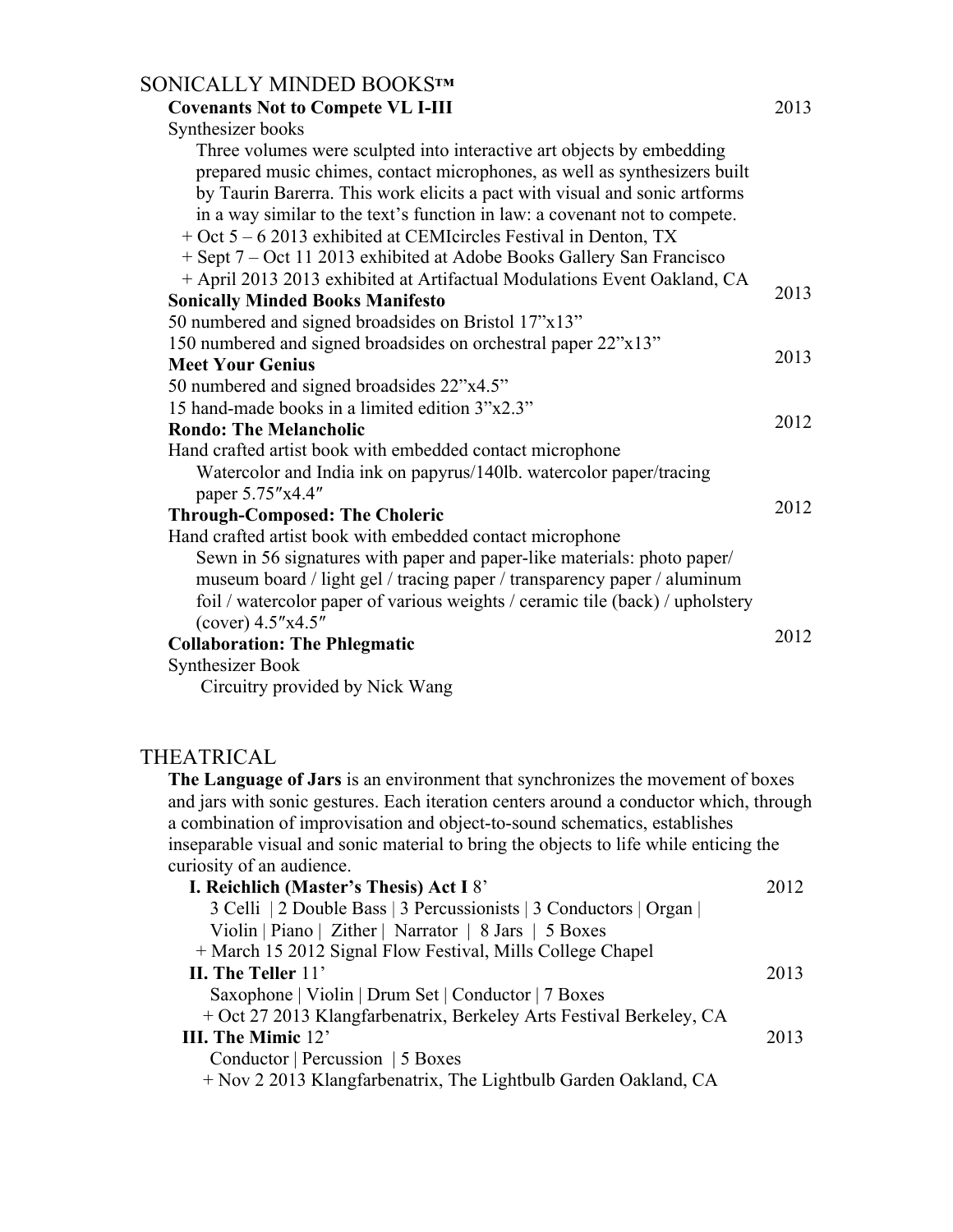### GUIDED IMPROVISATION

#### **Anthology: Flowers as Improvisation Schematic** Instrumentation Varies i. *Pelargonium domesticum* [2 Celli | 2 Double Bass | 3 Flutes] ii. *Aquilegia saximontana* [Piano] iii. *Rhododendron macrophyllum* [2 Celli | 2 Double Bass | 3 Flutes] iv. *Vinca major* [3 Celli | 2 Double Bass] v. *Ipomoea purpurea* [Piano] vi. *Passiflora caerulea* [Vibraphone | Mixed Percussion] vii. *Cistus × purpureus* [Piano] viii. *Arctotis acaulis* [3 Celli | 2 Double Bass | Piano] ix. *Nigella damascene* [3 Celli | 2 Double Bass | Glockenspiel | Zither] x. *Zantedeschia aethiopica* [4 Cymbals] Intuitive sonic renderings of specific flowers. Quantity of prominent parts (form and instrumentation), coloration of these particular parts (pitch), size of each of the flower heads (dynamics), and textural qualities of petals and leaves (timbre). + Dec 1 2011 [i, iii, vii, ii] Littlefield Concert Hall, Mills College + March 15 2011 [i, iv, viii, ix] SignalFlow Festival, Mills College **Ragnarok** Guided Improvisation for  $1 - 21$  Performers A detailed intuitive process determines the form of the improvisation (who plays and when). Contrapuntal outcomes are predetermined (whether or not a performer's sound coexists, adapts, or defeats another timbre). My goal: development of an organic environment to provide a structure. + Nov 21 2010 Live Diffusion | 4 Channel Fixed Media (5min excerpt) Composition Seminar Concert, Mills College + Sept 23 2013 Klangfarbenatrix, Resonant Canvas Gallery Emeryville + Oct 27 2013 Klangfarbenatrix, Berkeley Arts Festival Berkeley, CA 2011 2010 INTERMEDIA **Fast Forward** Live Diffusion | Twelve Dancers Collaborative work Choreographer + April 14 2011 MFA Thesis Recital hosted by Dance Dept, Mills College Oakland, CA **Point List Opportunity: Section 1, Section 4, Section 9…**  Dancer | 4-Channel Fixed Media Each of the 5 prerecorded narrators battle for the control of the dancer who ultimately collapses. As the narrators become confused, the dancer takes command and ends the piece on her terms. + April 24 2008 Sound in Motion hosted by CEMI, Ellis Theater 2011 2008